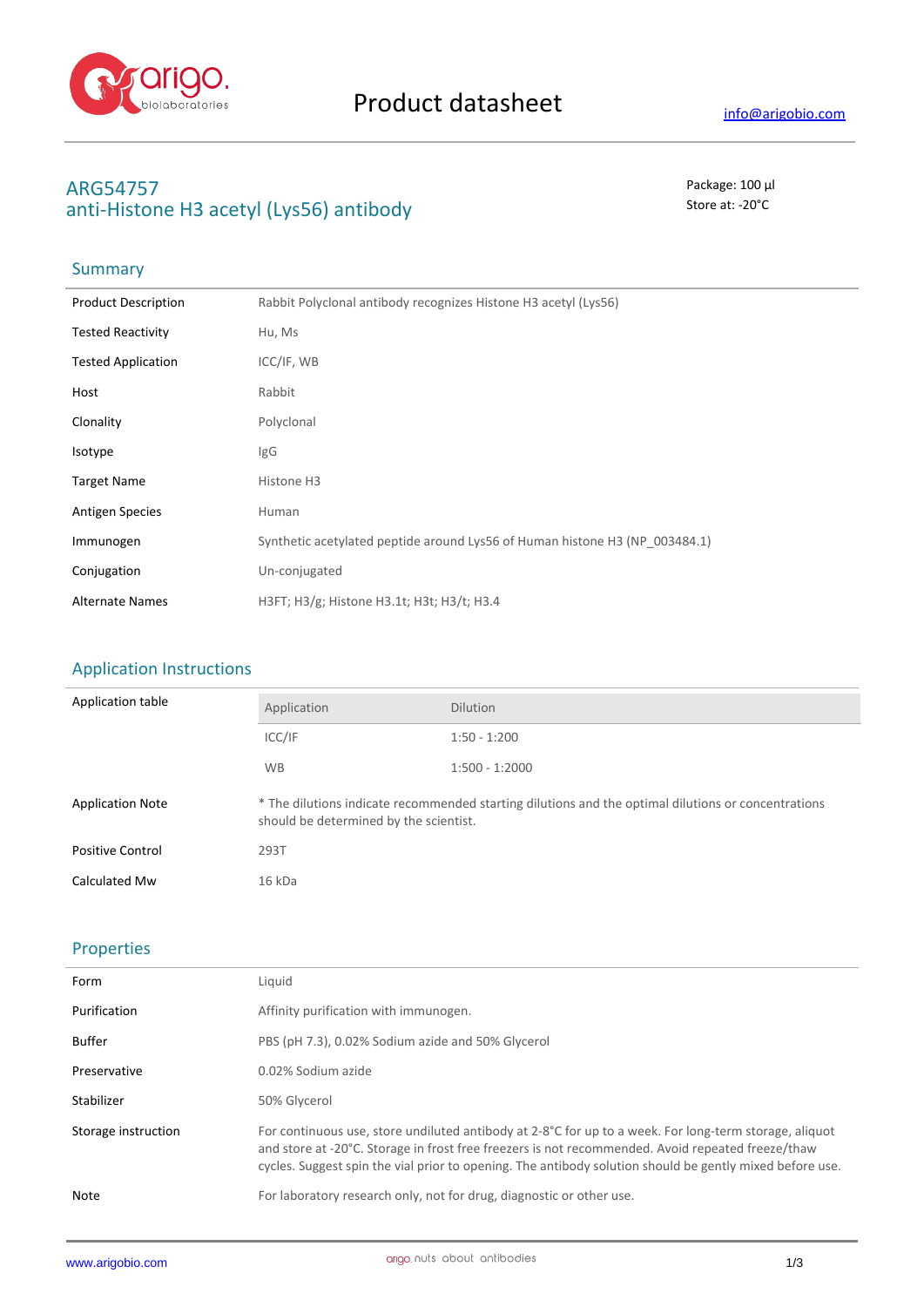## Bioinformation

| Database links | GenelD: 8290 Human                                                                                                                                                                                                                                                                                                                                                                                                                                                                                                                                                                                                                                                                                                                                                                                                                                                               |
|----------------|----------------------------------------------------------------------------------------------------------------------------------------------------------------------------------------------------------------------------------------------------------------------------------------------------------------------------------------------------------------------------------------------------------------------------------------------------------------------------------------------------------------------------------------------------------------------------------------------------------------------------------------------------------------------------------------------------------------------------------------------------------------------------------------------------------------------------------------------------------------------------------|
|                | Swiss-port # Q16695 Human                                                                                                                                                                                                                                                                                                                                                                                                                                                                                                                                                                                                                                                                                                                                                                                                                                                        |
| Gene Symbol    | HIST3H3                                                                                                                                                                                                                                                                                                                                                                                                                                                                                                                                                                                                                                                                                                                                                                                                                                                                          |
| Gene Full Name | histone cluster 3, H3                                                                                                                                                                                                                                                                                                                                                                                                                                                                                                                                                                                                                                                                                                                                                                                                                                                            |
| Background     | Histones are basic nuclear proteins that are responsible for the nucleosome structure of the<br>chromosomal fiber in eukaryotes. Nucleosomes consist of approximately 146 bp of DNA wrapped<br>around a histone octamer composed of pairs of each of the four core histones (H2A, H2B, H3, and H4).<br>The chromatin fiber is further compacted through the interaction of a linker histone, H1, with the DNA<br>between the nucleosomes to form higher order chromatin structures. Histone H3 gene is intronless and<br>encodes a replication-dependent histone that is a member of the histone H3 family. Transcripts from<br>this gene lack polyA tails; instead, they contain a palindromic termination element. This gene is located<br>separately from the other H3 genes that are in the histone gene cluster on chromosome 6p22-p21.3.<br>[provided by RefSeq, Aug 2015] |
| Function       | Histone H3 is a core component of nucleosome. Nucleosomes wrap and compact DNA into chromatin,<br>limiting DNA accessibility to the cellular machineries which require DNA as a template. Histones<br>thereby play a central role in transcription regulation, DNA repair, DNA replication and chromosomal<br>stability. DNA accessibility is regulated via a complex set of post-translational modifications of histones,<br>also called histone code, and nucleosome remodeling. [UniProt]                                                                                                                                                                                                                                                                                                                                                                                     |
| Highlight      | Related products:<br>Histone H3 antibodies; Histone H3 Duos / Panels; Anti-Rabbit IgG secondary antibodies;<br>Related news:<br>Is it a potential cancer therapy by preventing acetate capture?                                                                                                                                                                                                                                                                                                                                                                                                                                                                                                                                                                                                                                                                                  |
| Research Area  | Gene Regulation antibody                                                                                                                                                                                                                                                                                                                                                                                                                                                                                                                                                                                                                                                                                                                                                                                                                                                         |

#### Images



#### **ARG54757 anti-Histone H3 acetyl (Lys56) antibody ICC/IF image**

Immunofluorescence: HeLa cells stained with ARG54757 anti-Histone H3 acetyl (Lys56) antibody at 1:100 dilution. Cells were treated by TSA  $(1 \mu M)$  at 37°C for 18 hours.